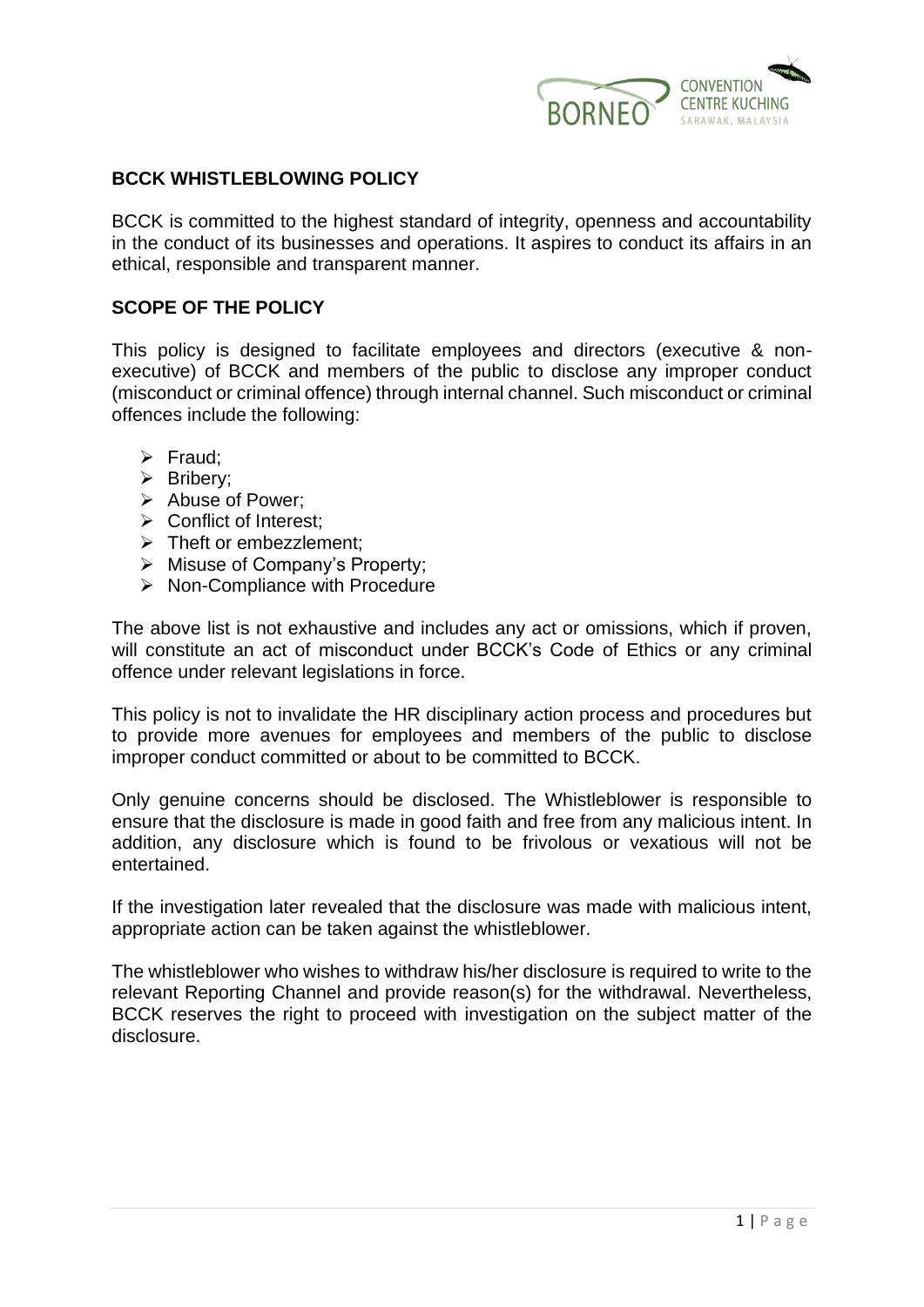## **PROCEDURES IN MAKING A DISCLOSURE**

## **(i) REPORTING CHANNELS**

Disclosure can be made to ANY of the following reporting channels, in strict confidential manner:

Email: email to whistle@bcck.com.my

- In Person: in person to Chief Executive Officer / Chief Financial Officer / Director of Human Resource
- In Writing: in writing to BCCK Whistleblowing Committee, Borneo Convention Centre Kuching, The Isthmus, Sejingkat, 93050 Kuching.

Hotline: Hotline at 082 392 888 from Monday to Friday during office hour (8.30am – 5.30pm)

## **(ii) DISCLOSURE OF IDENTITY**

In order to enable BCCK to accord the whistleblower with the necessary protection under this policy and also to obtain more details pertaining to the disclosure, the whistleblower is required to disclose his/her personal details as follows:

- ➢ Name;
- ➢ NRIC No. / Passport No.;
- ➢ Contact Details Office Contact/Mobile No/Home No/Email address

These personal details will be kept confidential.

#### **(iii) CONTENT OF THE DISCLOSURE**

Any disclosure made herein should contain the following information:

- $\triangleright$  Details of the person(s) involved;
- $\triangleright$  Details of the allegation;
	- Nature of the allegation;
	- Where and when the alleged misconduct/ wrongdoing took place;
- ➢ Other relevant information; and
- $\triangleright$  Any supporting evidence if available.

## **(iv) ANONYMOUS WHISTLEBLOWER**

Any anonymous disclosure will not be entertained. Any employee or member of public who wishes to report improper conduct is required to disclose his identity to BCCK in order for BCCK to accord the necessary protection to him. However, BCCK reserves the right to investigate into any anonymous disclosure.